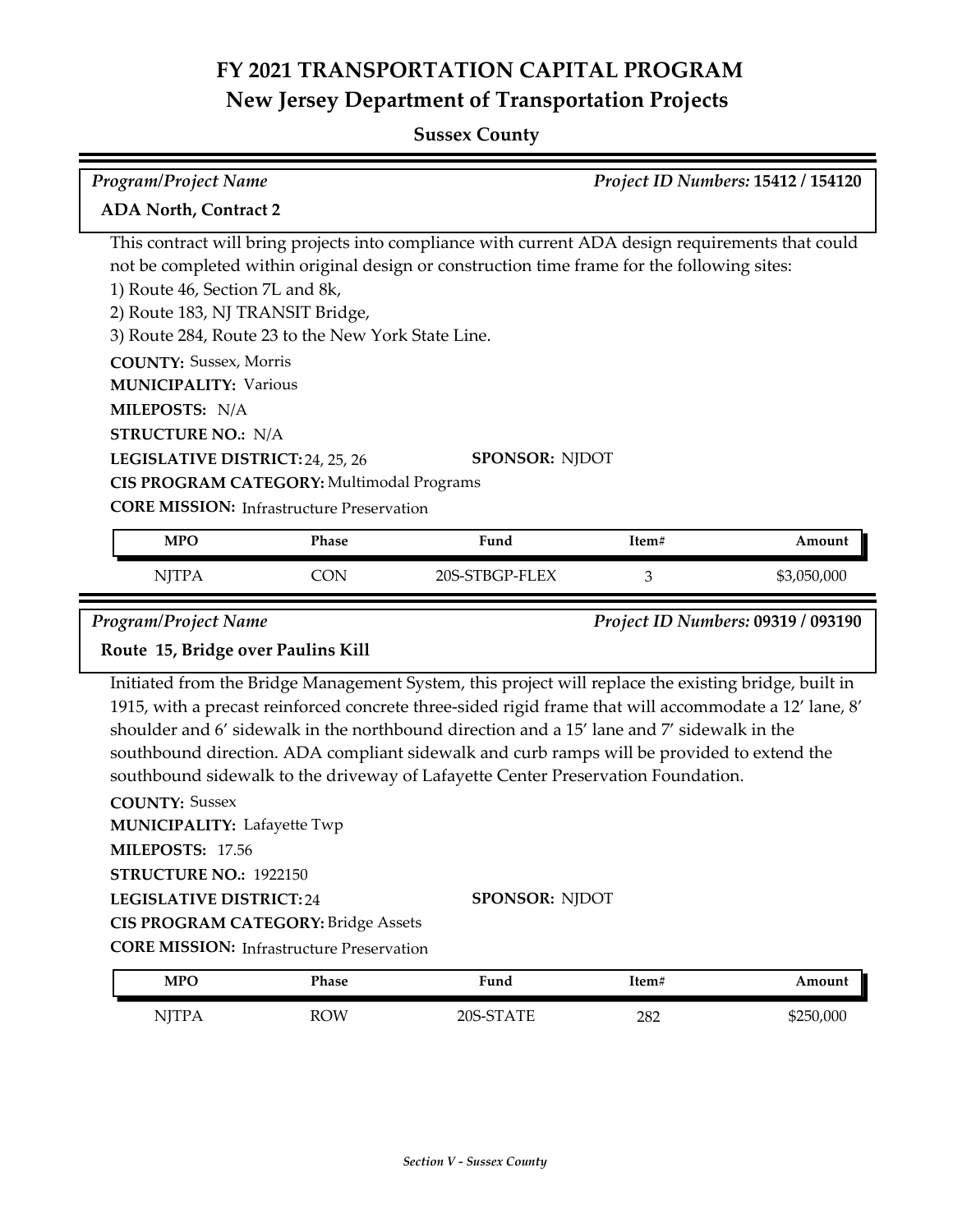## **FY 2021 TRANSPORTATION CAPITAL PROGRAM New Jersey Department of Transportation Projects**

#### **Sussex County**

| <b>Program/Project Name</b>                                                           |                                                   |                                                                                                 |       | Project ID Numbers: 18344 / 183440 |
|---------------------------------------------------------------------------------------|---------------------------------------------------|-------------------------------------------------------------------------------------------------|-------|------------------------------------|
| Route 15, Route 94 to Route 206/CR 565                                                |                                                   |                                                                                                 |       |                                    |
| functional life of the pavement.                                                      |                                                   | This project will resurface the pavement within the project limits. Resurfacing will extend the |       |                                    |
| <b>COUNTY: Sussex</b>                                                                 | <b>MUNICIPALITY:</b> Lafayette Twp, Frankford Twp |                                                                                                 |       |                                    |
| <b>MILEPOSTS: 17.00-19.53</b>                                                         |                                                   |                                                                                                 |       |                                    |
| <b>STRUCTURE NO.: N/A</b><br><b>LEGISLATIVE DISTRICT: 24</b><br><b>SPONSOR: NJDOT</b> |                                                   |                                                                                                 |       |                                    |
|                                                                                       | <b>CIS PROGRAM CATEGORY: Road Assets</b>          |                                                                                                 |       |                                    |
|                                                                                       | <b>CORE MISSION:</b> Infrastructure Preservation  |                                                                                                 |       |                                    |
| <b>MPO</b>                                                                            | <b>Phase</b>                                      | Fund                                                                                            | Item# | Amount                             |
| <b>NJTPA</b>                                                                          | <b>CON</b>                                        | <b>NHPP</b>                                                                                     | 126   | \$7,300,000                        |

*Program/Project Name Project ID Numbers:* **96039 / 950262**

#### **Route 23, Hardyston Township Improvements**

This project provides safety, operational and drainage improvements within three sections of Route 23 in Hardyston Twp., Sussex County; Northern/Laceytown Road, East Shore Road, and Holland Mountain Road. Within the Northern/Laceytown Road and the East Shore Road sections, localized operational and safety enhancements will be implemented with; minor geometric improvements, drainage upgrades, pavement resurfacing, pavement striping and marking and other safety countermeasures. The Holland Mountain Road section will be extensively reconstructed to improve intersection operation and enhance safety. This work will consist of widening Route 23 and Holland Mountain Road to accommodate through traffic and all turning movements at the intersection. A two-way left turn lane will be constructed on Route 23, at the Holland Mountain intersection, extending approximately 2,500 feet (0.45 mile) north of the intersection. A portion of Snufftown Road will also be reconstructed to improve the intersection alignment with Route 23 and Holland Mountain Road. A new traffic signal at the Route 23/Holland Mountain Road/Snufftown Road intersection will also be constructed.

**COUNTY:** Sussex **MUNICIPALITY: Hardyston Twp** 

**MILEPOSTS:** 27.00 - 31.20

**STRUCTURE NO.:** N/A

**LEGISLATIVE DISTRICT:** 24

**CIS PROGRAM CATEGORY:** Safety Management

**CORE MISSION: Safety** 

| <b>MPO</b> | Phase | Fund | Item# | Amount       |
|------------|-------|------|-------|--------------|
| NJTPA      | `ON   | JHPP | 130   | \$12,800,000 |

**SPONSOR:** NJDOT